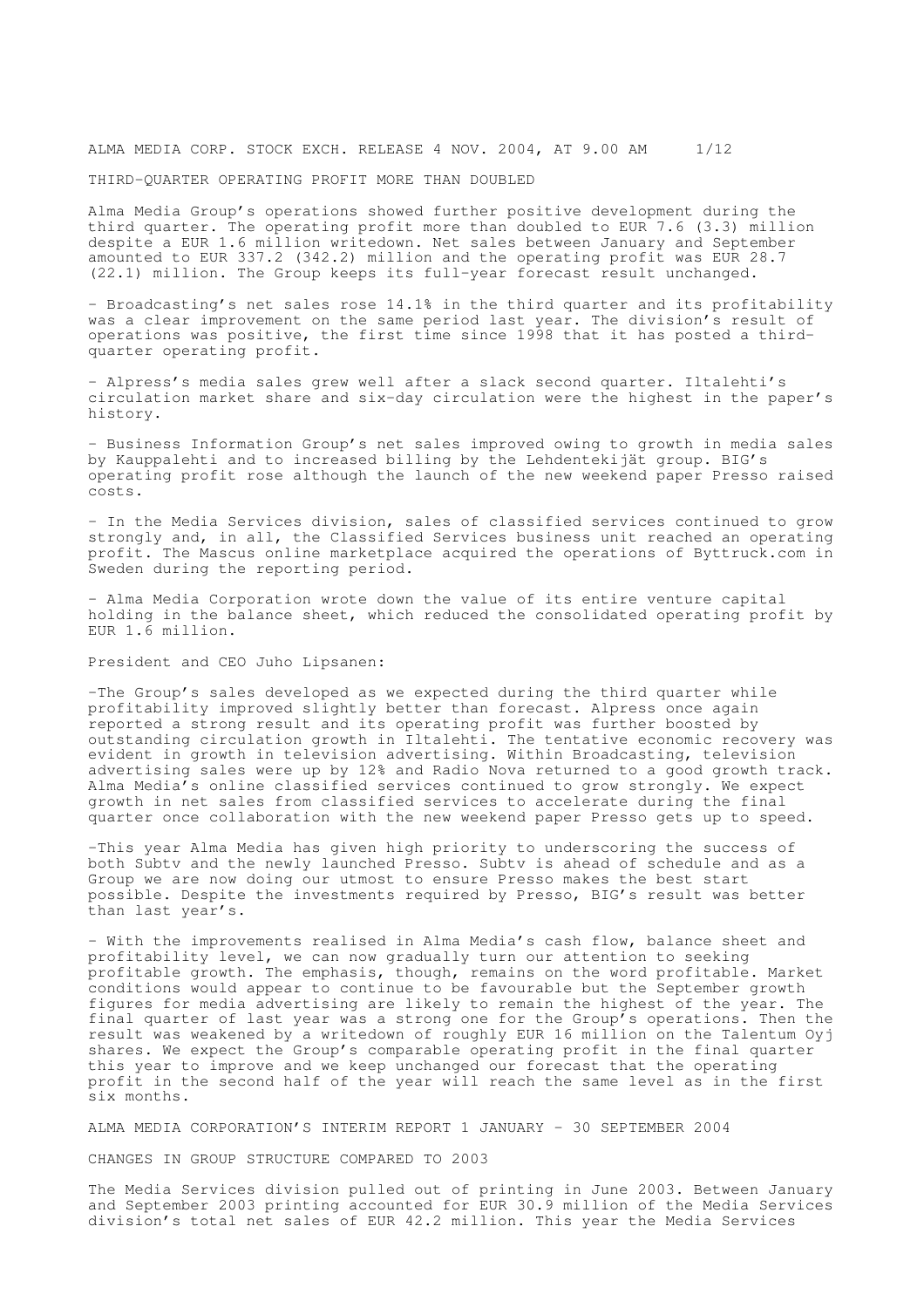division's figures include Alma Media's 36% share of its affiliate Acta Print Oy's result. Alma Media acquired the online marketplace Mascus at the end of 2003. This company's January-September net sales totalled roughly one million euros.

2/12

 $96.3$   $337.2$   $342.2$   $460.5$ 

| ALMA MEDIA GROUP, KEY FIGURES (MEUR)        | 2004<br>$7 - 9$ | 2003<br>$7 - 9$ | 2004<br>$1 - 9$ | 2003<br>$1 - 9$           | 2003<br>$1 - 12$ |
|---------------------------------------------|-----------------|-----------------|-----------------|---------------------------|------------------|
| Net sales                                   | 104.3           |                 | 96.3 337.2      | 342.2                     | 460.5            |
| Operating profit                            |                 |                 |                 | $7.6$ $3.3$ $28.7$ $22.1$ | 17.7             |
| Operating profit as % of net sales          | 7.3             | 3.4             | 8.5             | 6.5                       | 3.8              |
| Impact of associated companies on operating |                 |                 |                 |                           |                  |
| profit                                      | $-1.5$          | $-2.9$          | $-5.8$          | $-4.6$                    | $-22.0$          |
| Profit before extraordinary items           | $6.8\,$         | 2.3             | 26.4            | 18.7                      | 14.0             |
| Balance sheet total                         |                 |                 | 317.4           | 365.1                     | 355.2            |
| Gross capital expenditure                   | 2.3             | 4.6             | 8.8             | 14.3                      | 21.0             |
| Gross capital expenditure as % of net sales | 2.2             | 4.8             | 2.6             | 4.2                       | 4.6              |
| Equity ratio, %                             |                 |                 | 48.8            | 48.5                      | 49.0             |
| Gearing, %                                  |                 |                 | 53.6            | 57.6                      | 50.7             |
| Net financial expenses                      | 0.8             | 1.0             | 2.3             | 3.4                       | 3.7              |
| Net financial expenses as % of net sales    | 0.8             | 1.0             | 0.7             | 1.0                       | $0.8$            |
| Interest-bearing net debt                   |                 |                 | 77.3            | 95.2                      | 84.7             |
| Interest-bearing liabilities                |                 |                 | 90.6            | 113.3                     | 108.8            |
| Interest-free liabilities                   |                 |                 | 80.1            | 82.4                      | 76.8             |
| Average number of employees                 |                 |                 | 3 419           | 3 695                     | 3 610            |
| Average number of employees calculated as   |                 |                 |                 |                           |                  |
| full-time personnel                         |                 |                 | 2 702           | 2 936                     | 2 861            |
| Cash flow from operating activities/share,  |                 |                 |                 |                           |                  |
| <b>EUR</b>                                  | $-0.05$         | $-0.04$         | 0.69            | 0.60                      | 0.87             |
| Shareholder's equity/share, EUR             |                 |                 | 2.29            | 2.63                      | 2.65             |
| Earnings/share, EUR (undiluted)             | 0.05            | 0.01            | 0.26            | 0.17                      | 0.17             |
| Earnings/share, EUR (diluted)               |                 |                 | 0.26            | 0.17                      | 0.17             |
| Market capitalization                       |                 |                 | 505.5           | 428.9                     | 442.6            |
|                                             |                 |                 |                 |                           |                  |
| NET SALES AND OPERATING PROFIT/LOSS         |                 |                 |                 |                           |                  |
| NET SALES BY DIVISION (MEUR)                | 2004            | 2003            | 2004            | 2003                      | 2003             |
|                                             | $7 - 9$         | $7 - 9$         | $1 - 9$         | $1 - 9$                   | $1 - 12$         |
| Alpress                                     | 50.7            | 47.7            | 155.4           | 149.3                     | 200.2            |
| Broadcasting                                | 40.4            | 35.4            | 140.2           | 126.8                     | 178.1            |
| Business Information Group                  | 10.6            |                 | $9.6$ $35.1$    | 33.4                      | 46.4             |
| Media Services                              | 5.2             | $6.0$           | 15.6            | 42.2                      | 48.4             |
| Parent Company                              | 3.5             |                 | $3.4$ 10.2      | 10.1                      | 13.5             |
| Intragroup net sales                        | $-6.1$          | $-5.8$          | $-19.3$         | $-19.6$                   | $-26.1$          |
| Total                                       | 104.3           |                 | 96.3 337.2      | 342.2                     | 460.5            |

OPERATING PROFIT/LOSS BY DIVISION (MEUR) Alpress 8.3 7.8 22.8 22.3 30.0 Broadcasting<br>Broadcasting 0.1 -3.3 7.0 0.1 5.9<br>Business Information Group 1.0 0.2 4.0 2.5 4.2 Business Information Group 1.0 0.2 4.0 2.5 4.2<br>Media Services 1.0 -0.1 -1.4 -2.2 -2.6 -5.6 Media Services -0.1 -1.4 -2.2 -2.6<br>Parent Company -2.0 -0.2 -3.7 -1.2 Parent Company  $-2.0$   $-0.2$   $-3.7$   $-1.2$   $-2.5$ <br>Group entries  $0.3$   $0.2$   $0.8$   $1.0$   $-14.3$ Group entries  $0.3$   $0.2$   $0.8$   $1.0$   $-14.3$ <br>Total  $7.6$   $3.3$   $28.7$   $22.1$   $17.7$ Total 7.6 3.3 28.7 22.1 17.7

JANUARY-SEPTEMBER: GROUP NET SALES AND RESULT

Consolidated net sales totalled EUR 337.2 (342.2) million. Net sales in the comparable period included EUR 30.0 million in net sales from the magazine printing operation divested at the end of June 2003. Comparable net sales grew 8%. A major factor contributing to this increase was higher media sales in the Broadcasting division, in addition to which all the divisions showed growth in comparable net sales.

The consolidated operating profit between January and September was EUR 28.7 (22.1) million. The improvement was due mainly to the growth in Broadcasting's media sales. The largest relative increase in profitability was recorded by the Media Services division. The impact of the associated companies on operating profit was EUR -5.8 (-4.6) million.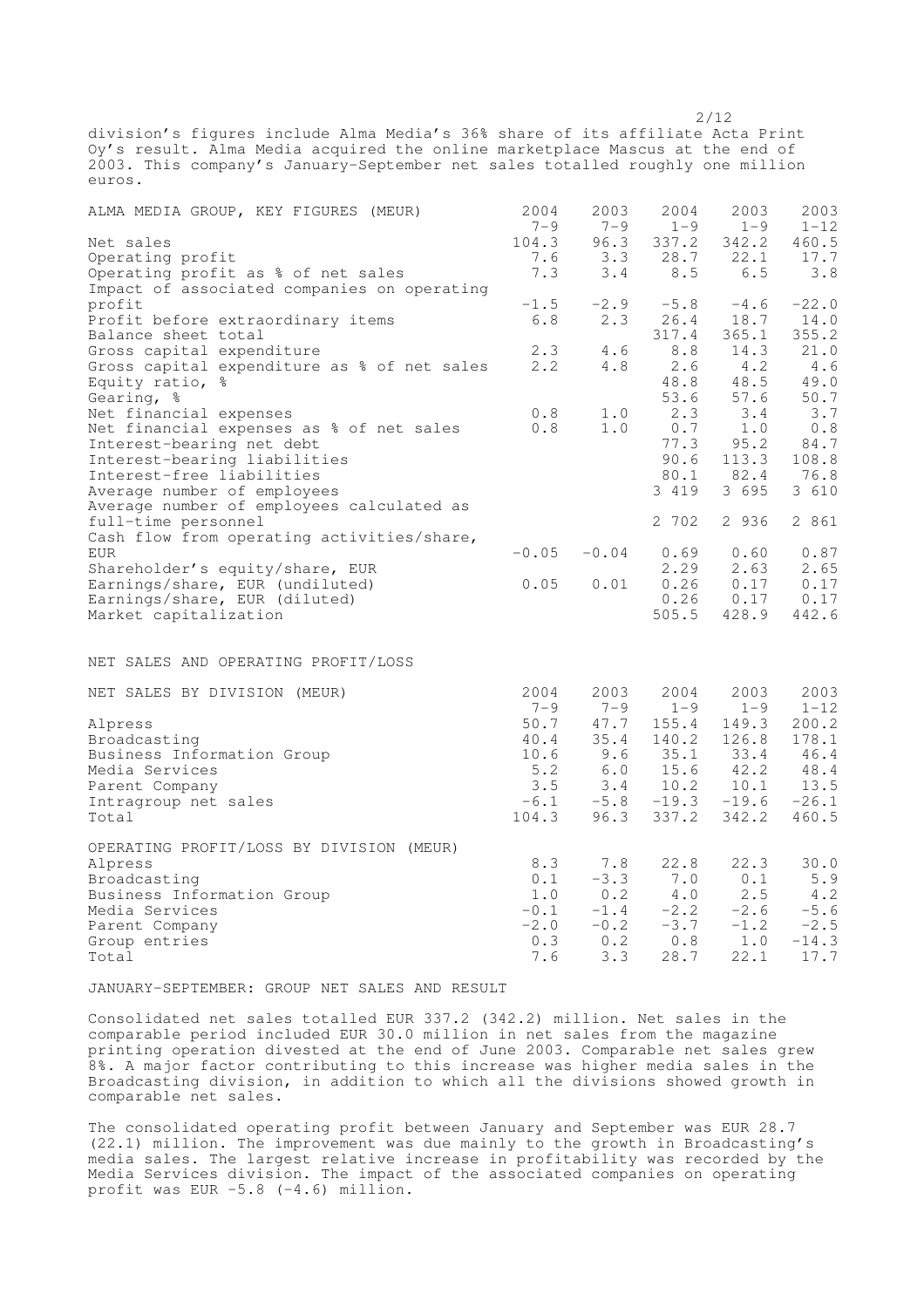## JULY-SEPTEMBER: GROUP NET SALES AND RESULT

Consolidated net sales rose 8.3% during the third quarter to EUR 104.3 (96.3) million. The consolidated operating profit grew 130% despite a EUR 1.6 million writedown of venture capital shares in the parent company's balance sheet. The main factor behind the improved performance was the strong development of the Broadcasting division, which for the first time since 1998 showed a thirdquarter operating profit, this quarter being generally quiet.

# MARKET CONDITIONS

No major changes have taken place in market conditions or the operating environment in recent months. Economic forecasters have slightly raised their GDP growth estimates for the year and at the moment the average estimated rate of growth stands at 3.1% for 2004 and 3.2% for 2005. Interest rates remain extremely low and are not expected to rise appreciably in the coming months. Unemployment continues to be the biggest problem for the Finnish economy. The rate of unemployment has long been around 9% but in September fell to 8% according to Statistics Finland.

The major economic factor from Alma Media's perspective is advertising expenditure and its development. According to a survey by the Association of Finnish Advertisers, 37% of advertisers intend to increase and 18% to reduce advertising spending next year.

Media advertising rose 5.1% during January **-** September, according to TNS Gallup. Television advertising showed a particular surge, increasing 8.7%, while newspaper advertising overall rose 3.9%. Media sales in town and free pick-up papers grew exceptionally strongly. Magazine advertising increased 5.0% during the first nine months of the year while growth in online advertising was 36.7% and in radio advertising 3.2%. Major drivers of television advertising were telecom services and vehicle trading, both of which increased strongly.

An increase in recruitment advertising in newspapers and the Internet is creating confidence in economic recovery although no clear turn for the better is evident as yet.

Significant trends in advertising growth were the steep rise in advertising sales for town and free pick-up papers as well as new growth in radio advertising following moderate decline earlier in the year.

The number of digital TV receivers in Finnish households has increased steadily and according to a Finnpanel survey totalled 431,000 at the end of August. Alma Media now estimates that the year-end total will be roughly 600,000 households, or one in four of the country's total. The penetration of digital viewing has a direct impact on the operating licence fee payable by Alma Media.

No major changes were observed in the circulations of subscribed newspapers. The afternoon paper market, however, is growing.

## OPERATIONS BY DIVISION

# ALPRESS

| ALPRESS'S KEY FIGURES      | 2004        | 2003    | 2004    | 2003    | 2003     |
|----------------------------|-------------|---------|---------|---------|----------|
| (MEUR)                     | $7 - 9$     | $7 - 9$ | $1 - 9$ | $1 - 9$ | $1 - 12$ |
| Net sales                  | 50.7        | 47.7    | 155.4   | 149.3   | 200.2    |
| -Circulation sales         | 25.3        | 24.1    | 72.1    | 70.2    | 93.5     |
| -Media advertising sales   | 22.0        | 20.8    | 70.6    | 68.9    | 93.1     |
| -Printing sales            | $2 \cdot 2$ | 1.8     | 8.9     | 6.9     | 9.1      |
| Other net sales            | 1.3         | 0.9     | 3.7     | 3.3     | 4.5      |
| Operating profit           | 8.3         | 7.8     | 22.8    | 22.3    | 30.0     |
| Operating profit/net       |             |         |         |         |          |
| sales, %                   | 16.4        | 16.4    | 14.7    | 14.9    | 15.0     |
| Gross capital expenditure  | 0.6         | 0.8     | 2.9     | 2.5     | 5.3      |
| Personnel on average       |             |         |         |         |          |
| (workforce)                | 1 665       | 1 648   | 1 636   | 1 644   | 1 626    |
| Full-time personnel on av- |             |         |         |         |          |
| erage                      | 1 220       | 1 189   | 1 185   | 1 1 7 4 | 1 162    |
|                            |             |         |         |         |          |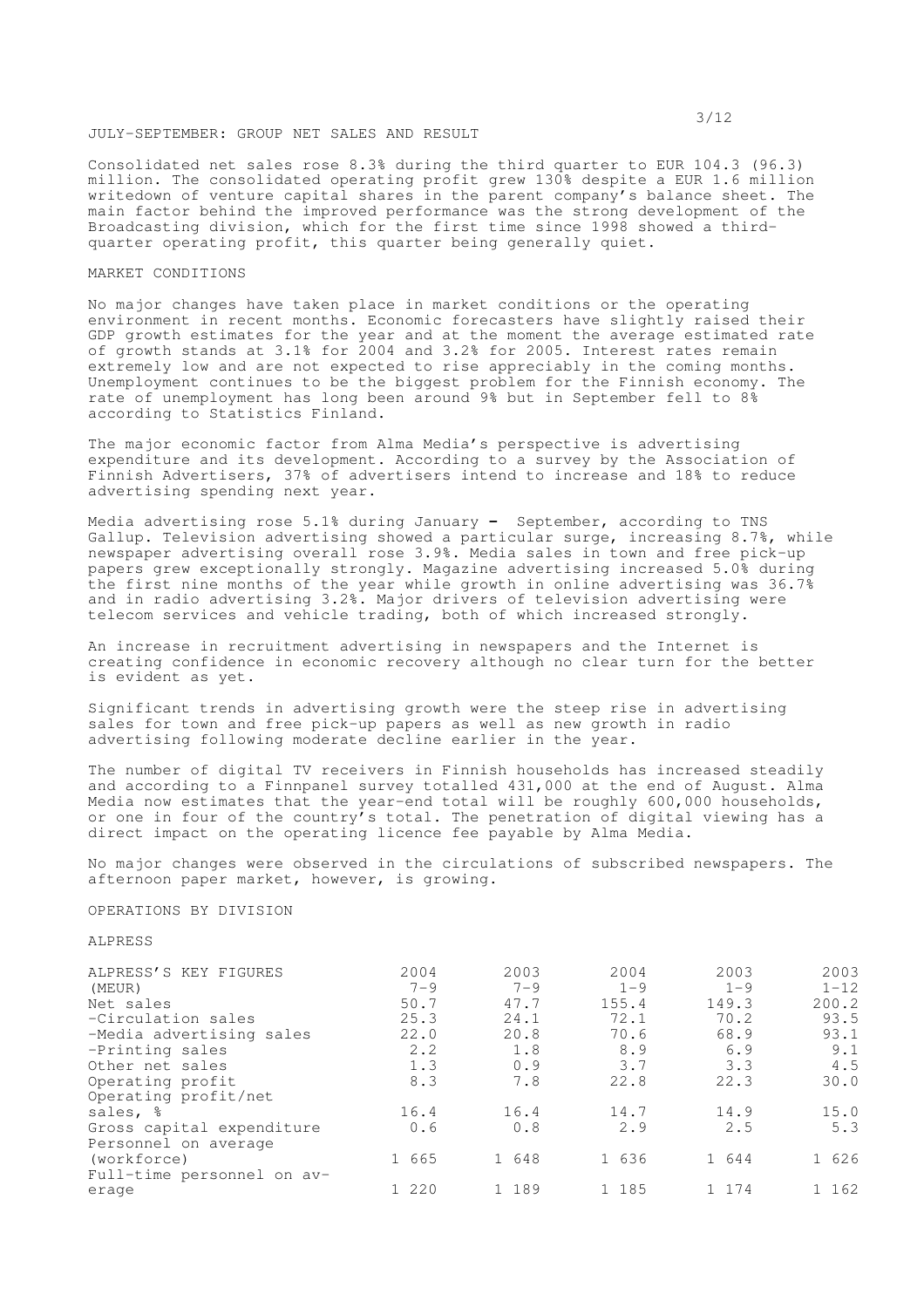Alpress is responsible for the publication of 32 newspapers. The largest are the regional newspaper Aamulehti and the afternoon paper Iltalehti.

4/12

Media sales by the Alpress papers rose 6% during the third quarter with Iltalehti showing growth of more than 10%. The division's media revenues developed almost exactly in pace with the national average. Net sales growth was divided fairly evenly between circulation and advertising sales.

The afternoon paper market was growing by over 3% during the third quarter. Iltalehti's circulation rose more than 9% during the third quarter, the highest rate of growth in its history, thanks to the renewal measures undertaken in May. Iltalehti's circulation market share rose further during the third quarter, standing at well over 40% in each month, and the paper gained more than two percentage points of market share during the period.

Alpress retained its good operating margin, over 16%. The main factor contributing to the improvement in operating profit was the strong performance by Iltalehti and Aamulehti.

Suomen Paikallissanomat Oy (SPS), publisher of Alpress's local newspapers**,** acquired the publishing rights to the Vieskalainen and Pohjanmaa free papers, published in the west-coast town of Ylivieska, with effect from 1 September 2004. The acquisition strengthens SPS in central-northern Finland as well as improving the competitiveness of the Oulu Eteläinen paper.

Local government elections in Finland in October are expected to boost media sales in the regional and local papers. The Alpress division's growth prospects, however, reflect national trends despite differences among local market areas.

The Alpress division's operating profit in 2004 will remain at the good level of the previous year.

## BROADCASTING

| BROADCASTING'S KEY         | 2004    | 2003    | 2004    | 2003    | 2003     |
|----------------------------|---------|---------|---------|---------|----------|
| FIGURES (MEUR)             | $7 - 9$ | $7 - 9$ | $1 - 9$ | $1 - 9$ | $1 - 12$ |
| Net sales                  | 40.4    | 35.4    | 140.2   | 126.8   | 178.1    |
| Operating profit           | 0.1     | $-3.3$  | 7.0     | 0.1     | 5.9      |
| Operating profit/net       |         |         |         |         |          |
| sales, %                   | 0.2     | $-9.3$  | 5.0     | 0.1     | 3.3      |
| Gross capital expenditure  | 0.7     | 0.9     | 3.4     | 3.6     | 6.1      |
| Personnel on average       |         |         |         |         |          |
| (workforce)                | 529     | 517     | 523     | 519     | 517      |
| MTV3's and Subty's share   |         |         |         |         |          |
| of total viewing time, %   |         |         |         |         |          |
| (prime-time, $10-44$ year- |         |         |         |         |          |
| olds)                      | 42.4    | 45.1    | 44.6    | 46.2    | 46.3     |
| TV4 AB's net sales         | 51.7    | 48.9    | 175.8   | 172.0   | 246.6    |
| TV4 AB's operating profit  | $-0.9$  | $-1.5$  | $-4.3$  | 3.4     | 12.0     |
| TV4 AB's impact on Broad-  |         |         |         |         |          |
| casting's operating        |         |         |         |         |          |
| profit                     | $-1.0$  | $-1.4$  | $-3.4$  | $-2.1$  | $-1.6$   |

The Broadcasting division comprises the MTV3 and Subtv television channels, Radio Nova and MTV Interactive. Its results also include Alma Media's share (23.4%) of the Swedish TV4 AB's results after goodwill amortization.

The uptake of digital television receivers in Finland has been good and, according to a Finnpanel survey, were owned by 431,000 households at the end of August, an increase of 65,000 in three months. The growth in digital penetration reduced the operating licence fee in the first nine months of the year by roughly EUR 1.3 million compared to the same period last year. As the area of the country covered by digital broadcasts increases, the network rental charges paid by the company will be EUR 1.5 million higher for the full year than last year.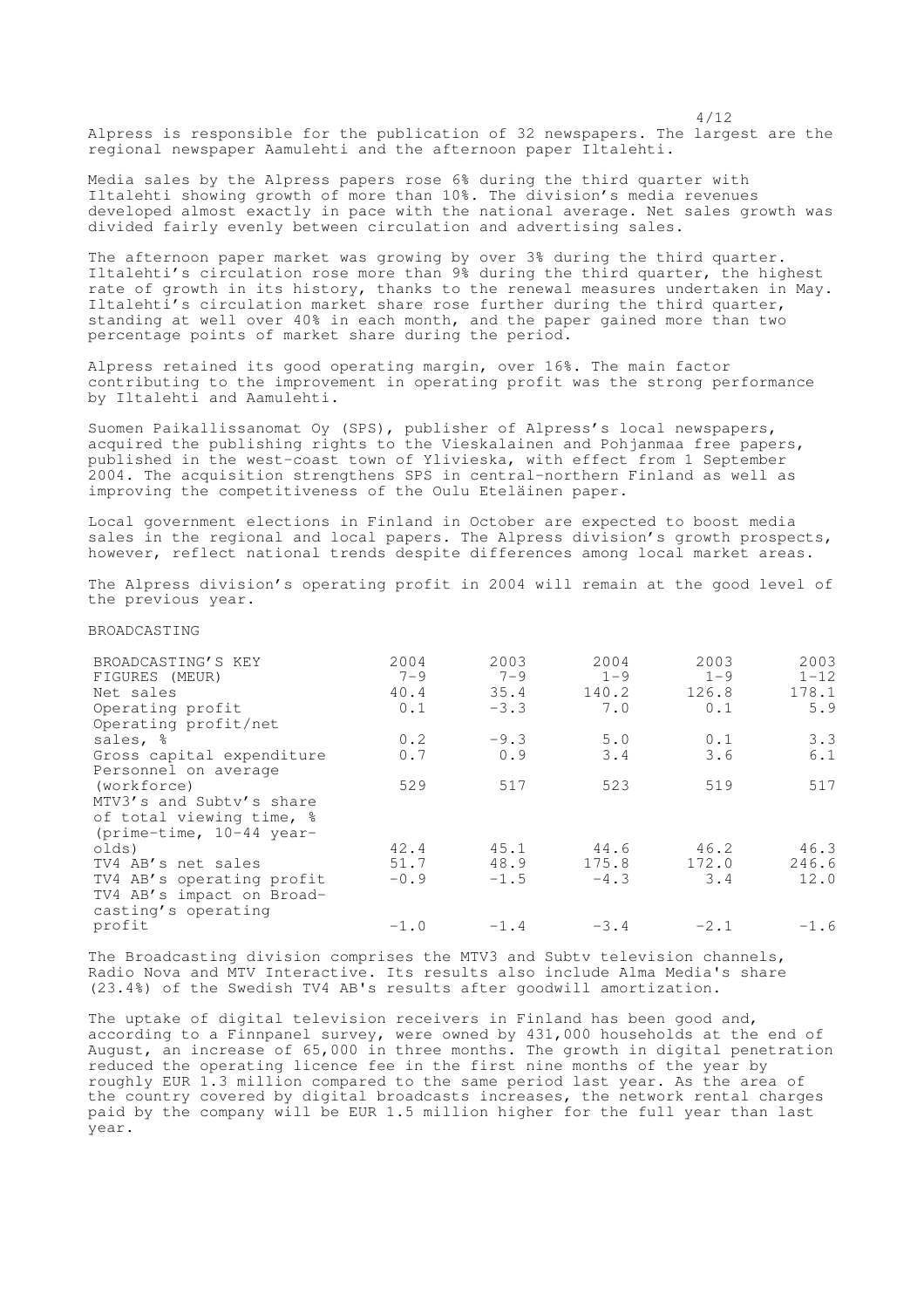Broadcasting's third-quarter net sales increased 14.1%, and Broadcasting's third-quarter tv-advertising sales increased 9.9% on last year. MTV's share of total television advertising sales in the third quarter was 70% (71%) and its share of commercial television viewing time (prime-time, 10-44 year-olds) was 67% (70%).

5/12

Subtv channel's advertising sales rose 80.6% in the third quarter and Radio Nova's net sales increased 19.6%. Net sales of the division's services (i.e. non-advertising sales) grew 36.6% on last year's level, driven primarily by MTV Interactive's new business activities. The division's expenses in the third quarter increased 4.1% owing to the new business activities. Excluding the variable costs of the new businesses, the increase in expenses was 0.7%. TV4 AB's profit effect was EUR  $-1.0$  ( $-1.4$ ) million after goodwill amortization to the division's operating profit. Broadcasting reported a third-quarter operating profit for the first time since 1998.

Broadcasting's full-year operating profit is expected to improve significantly compared to last year. According to current estimates it will be a challenge to exceed the level of fourth-quarter sales last year.

#### BUSINESS INFORMATION GROUP

| BIG'S KEY FIGURES (MEUR)   | 2004    | 2003    | 2004    | 2003    | 2003     |
|----------------------------|---------|---------|---------|---------|----------|
|                            | $7 - 9$ | $7 - 9$ | $1 - 9$ | $1 - 9$ | $1 - 12$ |
| Net sales                  | 10.6    | 9.6     | 35.1    | 33.4    | 46.4     |
| -Circulation sales         | 3.4     | 3.4     | 10.2    | 10.2    | 13.6     |
| -Advertising sales         | 3.8     | 3.4     | 13.7    | 13.2    | 18.5     |
| -Other sales               | 3.5     | 2.8     | 11.1    | 10.0    | 14.3     |
| Operating profit           | 1.0     | 0.2     | 4.0     | 2.5     | 4.2      |
| Operating profit/net       | 9.1     | 2.1     | 11.4    | 7.4     | 9.1      |
| sales, %                   |         |         |         |         |          |
| Gross capital expenditure  | 0.3     | 0.5     | 0.9     | 3.4     | 3.7      |
| Personnel on average       | 409     | 388     | 400     | 384     | 384      |
| (workforce)                |         |         |         |         |          |
| Talentum Oyj's net sales   | 24.4    | 23.2    | 84.4    | 80.1    | 113.2    |
| Talentum Oyj's operating   | 0.0     | 0.3     | 2.6     | 0.4     | 2.9      |
| profit                     |         |         |         |         |          |
| Talentum Oyj's impact on   | $-0.4$  | $-0.5$  | $-0.5$  | $-1.6$  | $-1.8$   |
| BIG's operating profit af- |         |         |         |         |          |
| ter goodwill depreciation  |         |         |         |         |          |

Business Information Group (BIG) specializes in producing business and financial information. Its best known product is the business daily Kauppalehti. The division's results also include Alma Media's share of the results of its affiliate Talentum Oyj (31.7%) after goodwill amortization.

B-to-b advertising has picked up moderately, a trend that was especially evident in job advertising. Advertising by the ICT sector, on the other hand, is still modest.

BIG's net sales rose 10.5% in the third quarter, boosted in particular by growth in media sales and a higher level of billing by the Lehdentekijät group. Net sales from advertising in Kauppalehti's printed papers increased 9.3%, a major reason for which was the success of the bimonthly business magazine Optio and also the timing of its issues - an extra edition of Optio fell due for publishing during the third quarter this year. Kauppalehti's circulation sales were at last year's level.

BIG's operating profit during July - September improved by EUR 0.8 million, principally because of media sales growth and the positive results reported by the division's affiliates.

The division's expenses increased 9.7% between July and September, the main reason being personnel increases. Staff have been needed for the new weekend paper Presso, launched in October, and the Lehdentekijät group have recruited new employees in anticipation of business growth. The impact of Presso on BIG's third-quarter result was a negative EUR 0.2 million. BIG's full-year operating profit is expected to show a clear improvement despite the investment in Presso.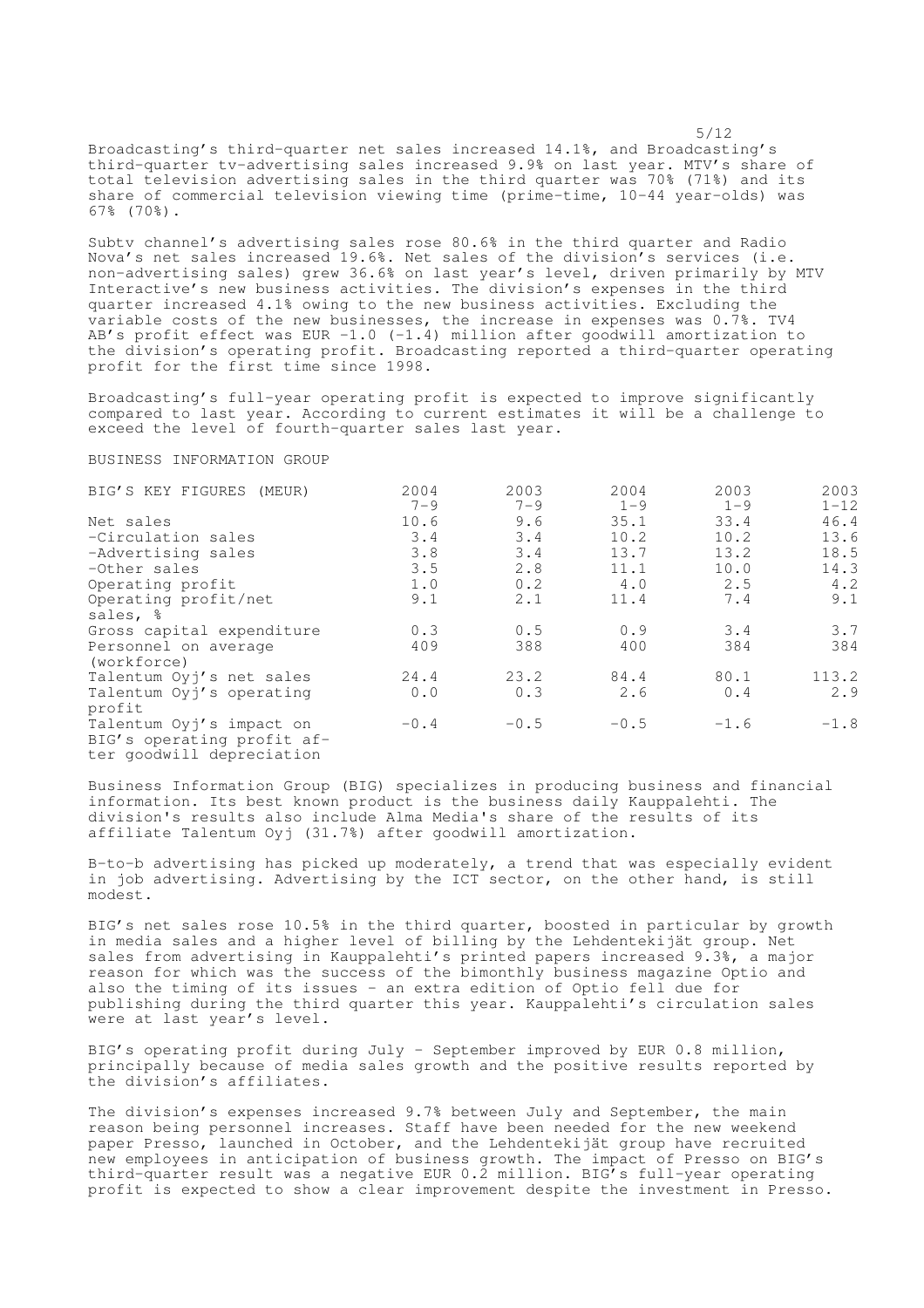MEDIA SERVICES

| MEDIA SERVICE'S KEY FIGURES<br>(MEUR)<br>Net sales<br>Alprint's net sales<br>Net sales of Classified Ser-<br>vices | 2004<br>$7 - 9$<br>5.2<br>0.2<br>3.0 | 2003<br>$7 - 9$<br>6.0<br>2.2<br>2.0 | 2004<br>$1 - 9$<br>15.6<br>0.2<br>9.2 | 2003<br>$1 - 9$<br>42.2<br>30.9<br>6.0 | 2003<br>$1 - 12$<br>48.4<br>32.9<br>8.0 |
|--------------------------------------------------------------------------------------------------------------------|--------------------------------------|--------------------------------------|---------------------------------------|----------------------------------------|-----------------------------------------|
| Net sales of Information<br>Systems                                                                                | 1.8                                  | 1.7                                  | 5.6                                   | 4.8                                    | 6.5                                     |
| Net sales of New Businesses<br>Media Service's operating<br>loss                                                   | 0.2<br>$-0.1$                        | 0.3<br>$-1.4$                        | 0.9<br>$-2.2$                         | 1.0<br>$-2.6$                          | 1.6<br>$-5.6$                           |
| Acta Print's/Alprint's share<br>of operating loss                                                                  | $-0.3$                               | $-1.4$                               | $-2.0$                                | $-2.1$                                 | $-5.0$                                  |
| Operating loss/net sales, %<br>Gross capital expenditure                                                           | $-2.1$<br>0.3                        | $-2.3.8$<br>1.2                      | $-14.3$<br>1.3                        | $-6.1$<br>3.4                          | $-11.7$<br>4.9                          |
| Personnel on average (work-<br>force)                                                                              | 116                                  | 164                                  | 114                                   | 359                                    | 303                                     |

The Media Services division comprises three business units: Classified Services, Information Systems and New Ventures. The division's results also include Alma Media's share (36%) of the associated company Acta Print Oy's results.

Online classified services continued to grow strongly during the third quarter with net sales from classified services rising 49%.

Between July and September, net sales of the home-buying classified online service Etuovi.com and its printed version rose by more than 20%, and the online vehicle trading service Autotalli.com by 86%. Net sales of the online recruitment service Jobline grew 77%, and of the used heavy equipment marketplace Mascus, acquired at the start of the year, 28%. During the third quarter Mascus acquired the operations of the Swedish online service Byttruck, a marketplace for used trucks.

It is also significant that the Jobline recruitment service, renamed Monster.com in October, grew profitably. Last year job advertising was still in clear decline but the profitability of this segment is now very good. The thirdquarter operating profit from classified services showed an overall move into the black, amounting to EUR 0.1 million.

Acta Print reduced its loss during the reporting period but all in all the investment in this associated company has failed to meet expectations.

The division's full-year operating loss is expected to be considerably lower than last year's for reasons including the higher profitability of business operations and the affiliate Acta Print's reduced operating loss.

# BALANCE SHEET AND FINANCIAL POSITION

The consolidated balance sheet totalled EUR 317.4 million at the end of September (EUR 355.2 million on 31 December 2003). The equity ratio at the end of September was 48.8% (49.0% on 31 December 2003) and shareholders' equity per share was EUR 2.29 (EUR 2.65 on 31 December 2003). Interest-bearing net debt amounted to EUR 77.3 million (EUR 84.7 million on 31 December 2003).

Cash flow from operating activities was, as normal, slightly negative during the third quarter.

Since the Group's interest-bearing debt is denominated in euros it is not hedged against exchange rate fluctuations. The most significant purchases in foreign currencies, however, are hedged.

# CAPITAL EXPENDITURE

Gross capital expenditure between January and September amounted to EUR 8.8 (14.3) million and consisted of normal maintenance and repair items.

6/12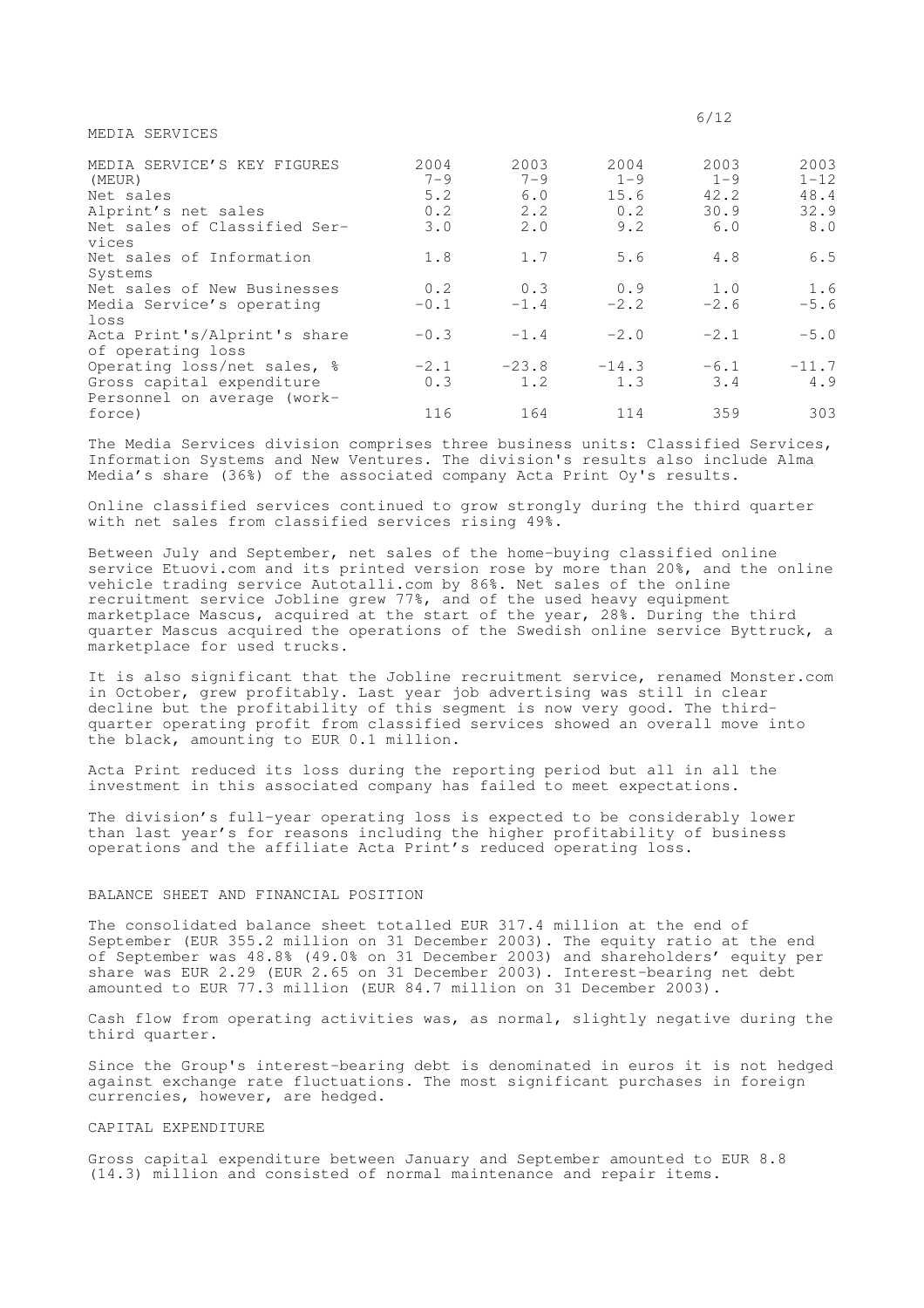ADMINISTRATION AND PERSONNEL

Alma Media amended its corporate governance guidelines during the reporting period. The corporate governance guidelines are given in full at http://www.almamedia.fi/corporategoverna-1

Alma Media Corporation and Fujitsu Services Oy signed a memorandum of intent in September 2004 under which Alma Media will outsource most of its ICT workstation support and availability services to Fujitsu. The agreement covers support for approximately 2000 workstations and operating services for 250 servers. It will also mean the transfer from Alma Media to Fujitsu of an estimated 26 IT professionals. The agreement does not apply to the applications critical to Alma Media's operations. The final agreement is scheduled to be signed in November.

The Group's total workforce at the end of the period was at the same level as one year earlier. Outsourcing of page make-up activities by the Aamulehti and Etuovi papers reduced total personnel by over 20 people. Correspondingly, BIG has recruited the same number for Presso and the Lehdentekijät group.

THE ALMA MEDIA SHARE

The two decisions taken by Alma Media Corporation's Annual General Meeting to increase the number of shares in the ratio 1:4 without raising the share capital, and to provide shareholders with the opportunity to voluntarily convert Series I to Series II shares, came into effect on 2 April 2004.

Trading in Alma Media's shares and options was livelier than one year earlier and the share price, especially at the end of the period, rose faster than Alma Media's industry index and the HEX general index.

A total of 1,375,000 (1,896,000\*) Series I shares and 12,187,000 (8,292,000\*) Series II shares were traded between January and September, as well as 65,900 (17,125) A warrants and 29,330 (3,300) warrants.

\* Trading figures in the comparable period multiplied by four to give correct post-split figures.

A total of 575,361 Series I shares had been converted into Series II shares by the end of September.

Furthermore, the share capital has been increased to date by EUR 15,052.82 under the bond with warrants scheme to employees, corresponding to 35,800 split shares.

Share and warrant performance, January-September

|           | Highest | Lowest | 30. Sept. 2004 |
|-----------|---------|--------|----------------|
| Series I  | 8.80    | 6.50   | 8.00           |
| Series II | 9.11    | 6.60   | 8.05           |
| A warrant | 12.50   | 4.75   | 12.45          |
| B warrant | 9.50    | 4.22   | 9.50           |

The company's market capitalization at the end of September was EUR 505 million (429 million).

The Board of Directors is authorized to decide on issuing one or more convertible bonds by 8 April 2005 which would raise the share capital by at most EUR 2,645,627.20. Under this authorization at most 25,168,296 new Series II shares may be issued (the number in effect after the split).

The Board is also authorized to disapply the pre-emptive right of shareholders to subscribe for convertible bonds.

IFRS

Alma Media began preparing in 2002 for the adoption of IFRS. This work has proceeded as planned and Alma Media Corporation will start reporting according to IFRS/IAS standards from the first quarter of 2005.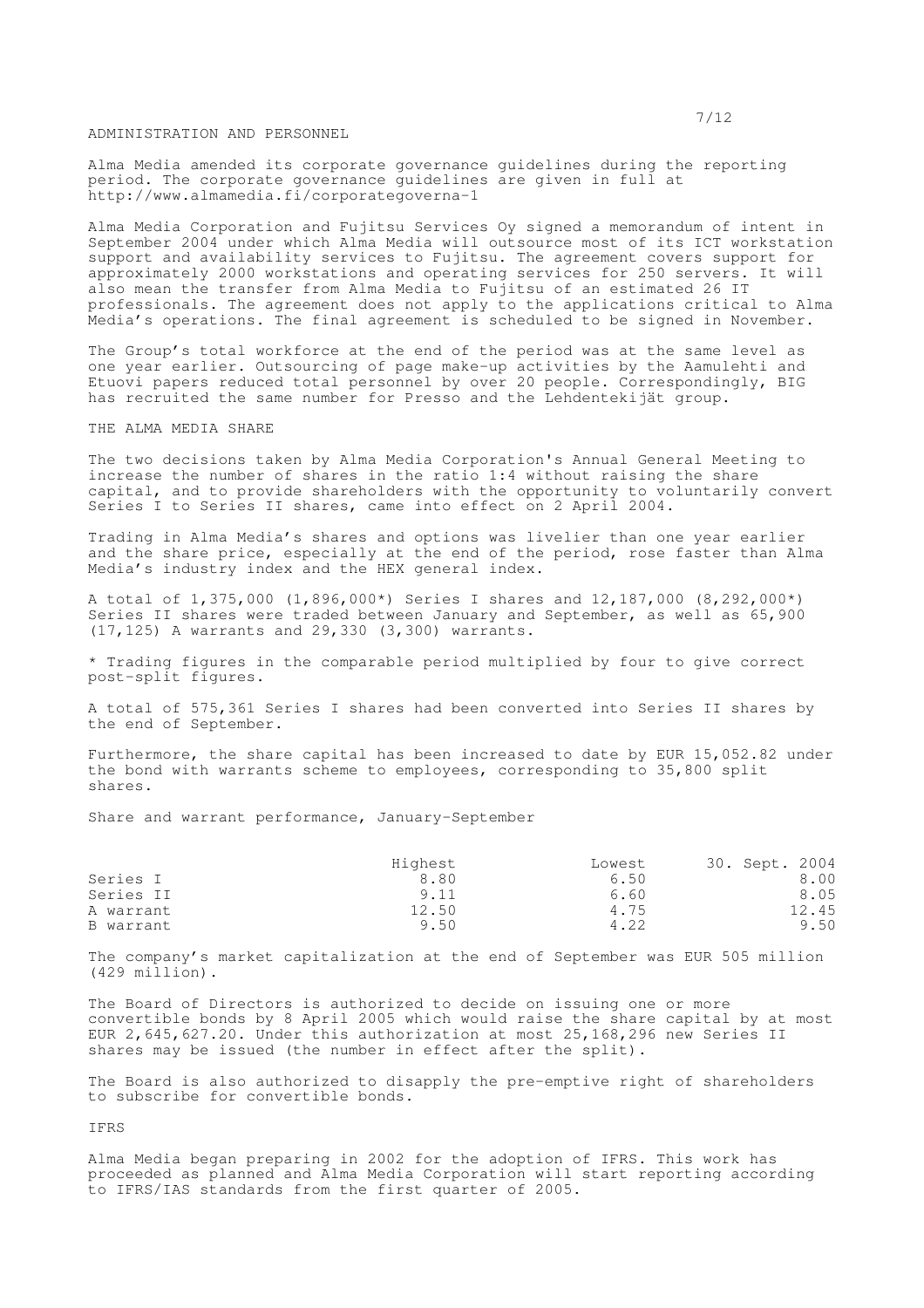## EVENTS SUBSEQUENT TO THE REPORTING PERIOD

Talentum Oyj will convene an extraordinary general meeting where the company will propose payment of an extra dividend of 0.20 euros per share on the financial year 2003. Alma Media holds 6.6 million Talentum Oyj shares.

Alma Media Corporation has concluded a Liquidity Providing (LP) contract with eQ Pankki Oy covering the company's Series II shares. The contract comes into effect on 1 November 2004. The contract will remain in force indefinitely after an initial six-month period. The period of notice for both parties is one month. In the same connection Alma Media Corporation and Conventum Securities Ltd have agreed to terminate their LP contract signed on 19 January 2004.

## PROSPECTS TO THE YEAR END

Typical of the current year has been lack of clear market trends**.** The last quarter of the year will be no exception.

The Group's net sales are expected to continue growing during the final quarter. Alpress's full-year net sales are forecast to rise and its operating profit to reach the same good level as last year. The Broadcasting division had a very strong final quarter in 2003, so it will be challenge to exceed that level of sales this year. The new weekend paper Presso will weaken BIG's operating profit in the final quarter by about EUR 0.5 million but the division's operating profit is nonetheless forecast to be higher than last year. Net sales of the Media Services division will continue to grow and its result will improve in pace with Acta Print's performance.

The company repeats its estimate that, where accrual of operating profit is concerned, the first half and second half of the years will be broadly similar.

### CONSOLIDATED INCOME STATEMENT (MEUR)

|                                                            | 2004<br>$7 - 9$ | 2003<br>$7 - 9$ | 2004<br>$1 - 9$  | 2003<br>$1 - 9$  | 2003<br>$1 - 12$ |
|------------------------------------------------------------|-----------------|-----------------|------------------|------------------|------------------|
| NET SALES<br>Share of associated companies'                | 104.3           | 96.3            | 337.2            | 342.2            | 460.5            |
| results                                                    | $-1.5$          | $-2.9$          | $-5.8$           | $-4.6$           | $-22.0$          |
| Other operating income                                     | 0.6             | 0.9             | 2.5              | 2.8              | 3.7              |
| Operating expenses<br>OPERATING PROFIT                     | $-95.8$<br>7.6  | $-91.0$<br>3.3  | $-305.2$<br>28.7 | $-318.3$<br>22.1 | $-424.5$<br>17.7 |
| Financial income and expenses                              | $-0.8$          | $-1.0$          | $-2.3$           | $-3.4$           | $-3.7$           |
| PROFIT BEFORE EXTRAORDINARY ITEMS                          | 6.8             | 2.3             | 26.4             | 18.7             | 14.0             |
| Extraordinary income                                       | 0.0             | 0.0             | 0.0              | 0.0              | 0.0              |
| Extraordinary expenses<br>PROFIT BEFORE TAXES AND MINORITY | 0.0             | 0.0             | 0.0              | 0.0              | 0.0              |
| INTEREST                                                   | 6.8             | 2.3             | 26.4             | 18.7             | 14.0             |
| Taxes *)                                                   | $-3.2$          | $-1.9$          | $-9.4$           | $-7.6$           | $-2.7$           |
| Minority interest                                          | $-0.3$          | $-0.1$          | $-0.7$           | $-0.7$           | $-0.5$           |
| PROFIT                                                     | 3.3             | 0.3             | 16.3             | 10.4             | 10.8             |

\*) Taxes include taxes corresponding to the result for the period. The Finnish parliament approved a government bill revising the law on corporate and capital gains tax on 30 June 2004. Since this date Alma Media's deferred tax assets and liabilities have been adjusted to correspond with the changes required by the bill. The changes were booked in January-June Interim Report and they had the effect of reducing the company's taxes by approximately EUR 1.4 million.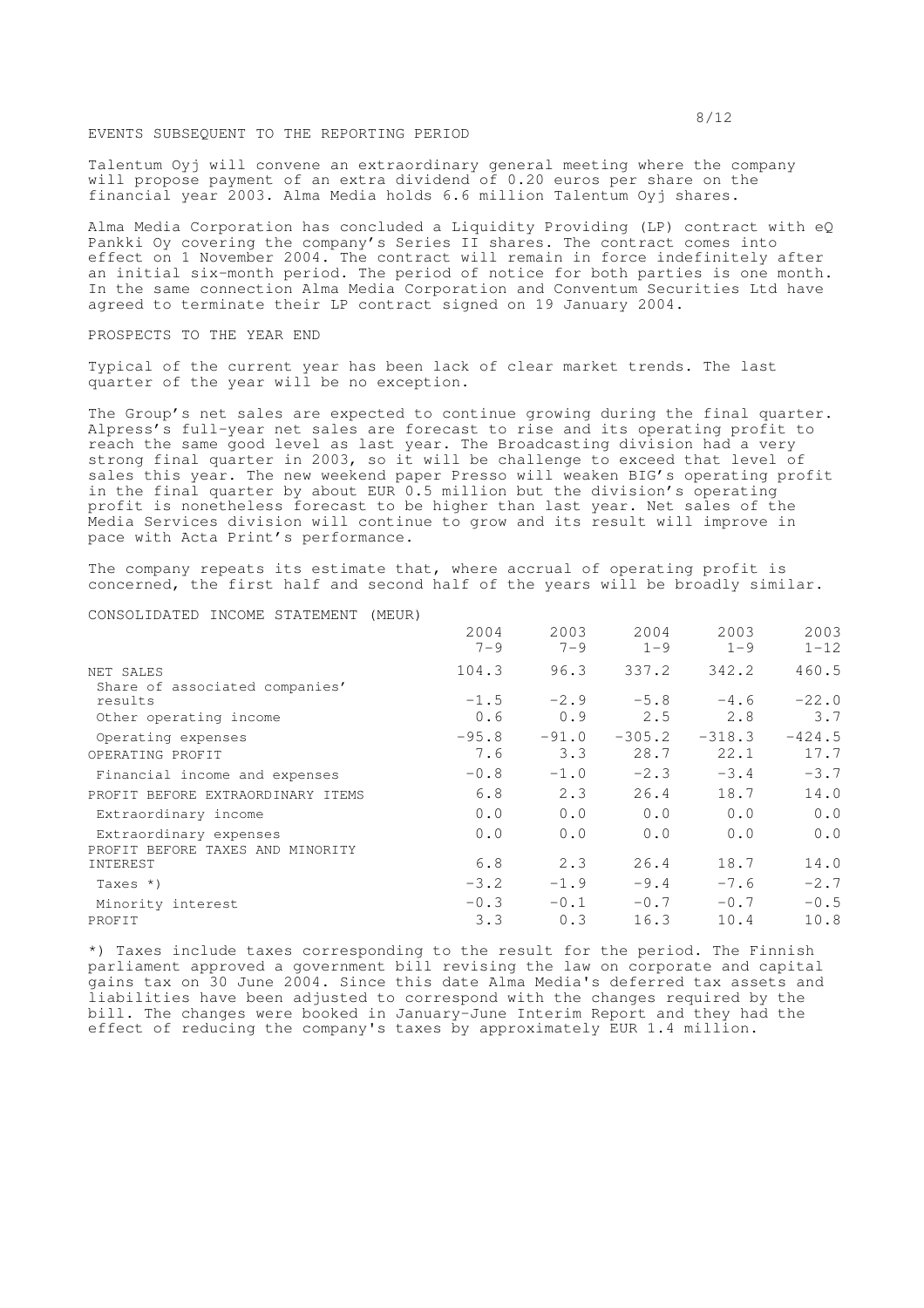|                                                                             |         |         |                 | 9/12            |                  |
|-----------------------------------------------------------------------------|---------|---------|-----------------|-----------------|------------------|
| CONSOLIDATED BALANCE SHEET (MEUR)                                           |         |         | 2004            | 2003            | 2003             |
|                                                                             |         |         | 30.9.           | 30.9.           | 31.12.           |
| ASSETS                                                                      |         |         |                 |                 |                  |
| FIXED ASSETS                                                                |         |         |                 |                 |                  |
| Intangible assets                                                           |         |         | 14.6            | 18.8            | 19.1             |
| Goodwill on consolidation                                                   |         |         | 13.4            | 16.9            | 16.8             |
| Tangible assets                                                             |         |         | 59.6            | 71.5            | 68.6             |
| Investments                                                                 |         |         | 123.0           | 149.0           | 135.2            |
| <b>CURRENT ASSETS</b>                                                       |         |         |                 |                 |                  |
| Inventories<br>Receivables                                                  |         |         | 47.4            | 50.1            | 48.6             |
|                                                                             |         |         | 46.1            | 40.7            | 42.8             |
| Cash and bank                                                               |         |         | 13.3            | 18.1            | 24.1             |
|                                                                             |         |         | 317.4           | 365.1           | 355.2            |
| CONSOLIDATED BALANCE SHEET (MEUR)                                           |         |         | 2004            | 2003            | 2003             |
|                                                                             |         |         | 30.9.           | 30.9.           | 31.12.           |
| SHAREHOLDERS' EQUITY AND<br>LIABILITIES                                     |         |         |                 |                 |                  |
| SHAREHOLDERS'S EQUITY                                                       |         |         | 144.2           | 165.4           | 167.0            |
| MINORITY INTEREST                                                           |         |         | 1.9             | 2.5             | 1.4              |
| PROVISIONS                                                                  |         |         | 0.6             | 2.3             | 1.3              |
| LIABILITIES                                                                 |         |         |                 |                 |                  |
| Long-term                                                                   |         |         | 53.7            | 102.4           | 66.6             |
| Short-term                                                                  |         |         | 117.0           | 92.5            | 118.9            |
|                                                                             |         |         | 317.4           | 365.1           | 355.2            |
| CONSOLIDATED CASH FLOW STATEMENT (MEUR)                                     |         |         |                 |                 |                  |
|                                                                             |         |         | 2004<br>$1 - 9$ | 2003<br>$1 - 9$ | 2003<br>$1 - 12$ |
| Operating activities                                                        |         |         |                 |                 |                  |
| Operating profit                                                            |         |         | 28.7            | 22.1            | 17.7             |
| Adjustments to operating profit                                             |         |         | 21.0            | 21.4            | 44.0             |
| Change in working capital                                                   |         |         | $-8.5$          | 0.0             | 6.5              |
| Financial items and taxes                                                   |         |         | 2.4             | $-6.0$          | $-13.2$          |
| Cash flow from operating. activi-                                           |         |         |                 |                 |                  |
| ties                                                                        |         |         | 43.6            | 37.5            | 55.0             |
| Cash flow from investing. activi-<br>ties                                   |         |         | 1.5             | $-8.8$          | $-16.0$          |
| Cash flow before financing activi-<br>ties                                  |         |         | 45.1            | 28.7            | 39.0             |
| Cash flow from financing activities<br>Change in cash funds (increase $+$ / |         |         | $-55.9$         | $-36.0$         | $-40.3$          |
| $decrease -)$                                                               |         |         | $-10.8$         | $-7.3$          | $-1.3$           |
| Cash funds at start of period                                               |         |         | 24.1            | 25.4            | 24.4             |
| Cash funds at end of period                                                 |         |         | 13.3            | 18.1            | 24.1             |
| CAPITAL EXPENDITURE (MEUR)                                                  | 2004    | 2003    | 2004            | 2003            | 2003             |
|                                                                             | $7 - 9$ | $7 - 9$ | $1 - 9$         | $1 - 9$         | $1 - 12$         |
| Gross capital expenditure on fixed                                          |         |         |                 |                 |                  |
| assets                                                                      | 2.3     | 4.6     | 8.8             | 14.3            | 21.0             |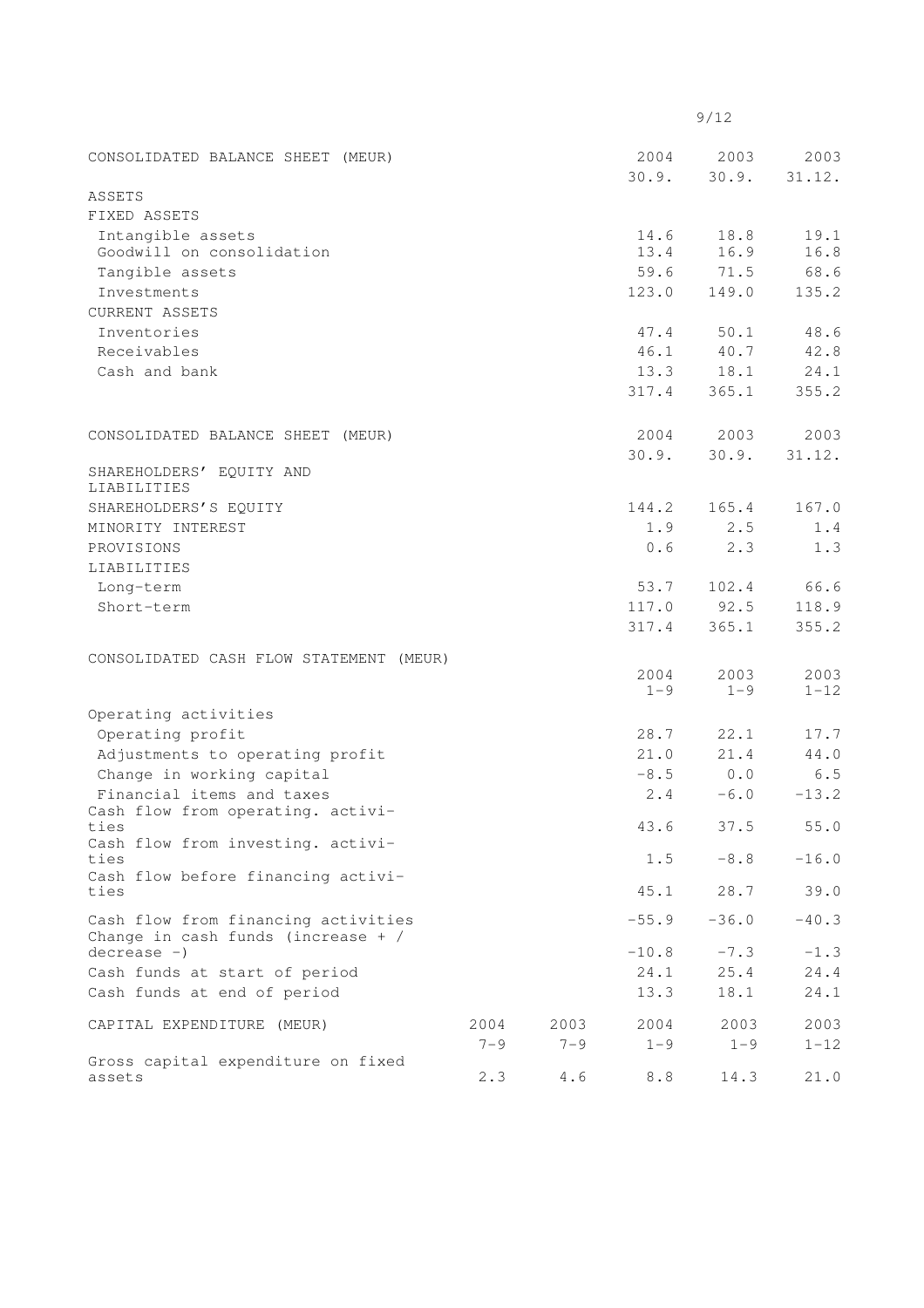|                                           |       | 10/12 |              |
|-------------------------------------------|-------|-------|--------------|
| GROUP CONTINGENT LIABILITIES (MEUR)       |       |       |              |
|                                           | 2004  | 2003  | 2003         |
|                                           | 30.9. |       | 30.9. 31.12. |
| For own commitments                       |       |       |              |
| Pledges                                   | 0.0   | 0.8   | 0.0          |
| Mortgages on land and buildings           | 0.0   | 3.3   | 3.3          |
| Chattel mortgages                         | 0.1   | 0.0   | 0.1          |
| Other own commitments                     |       |       |              |
| Leasing commitments                       | 16.9  | 3.6   | 5.1          |
| Other commitments                         | 1.0   | 1.2   | 1.2          |
| Total                                     | 18.0  | 8.9   | 9.7          |
| Group leasing commitments fall due (MEUR) |       |       |              |
| During following 12 months                | 5.7   | 1.6   | 2.1          |
| Later                                     | 11.2  | 2.0   | 3.0          |

Alma Media Corporation has signed covenants with financiers related to collateral for Group's financial loans. The most important of these are an equity ratio pledge and a negative pledge.

Most of the Group's companies operated in leased premises. The rental agreements vary in duration from 6 months to 17 years. Annual rental payments current total approx. MEUR 7.48. Some of these business premises have been sub-let and contribute approx. MEUR 1.66 in annual rental income.

The Broadcasting division has a network agreement with Digita Oy covering analogue television and radio broadcasting activities. The television agreement is in force for the duration of the analogue television operating licence, i.e. until the end of August 2007. The radio agreement is in force until the end of 2006. The aggregate annual rental payments under these agreements averages MEUR 16.

A purchasing agreement covering the transmission capacity of digital television broadcasting is in force for the duration of the digital television operating licence, i.e. until 31 August 2010. Rents payable under this agreement total MEUR 5 this year. The network will be expanded considerably in 2005 and annual rental payments will rise in 2006 to almost MEUR 8.

Total transmission costs will fall by an estimated more than one-third when analogue broadcasting ceases on 31 August 2007.

In addition to the programming rights entered in the balance sheet, MTV Oy also has binding programme purchasing agreements with durations ranging from one to five years. The value of these commitments is roughly EUR 71 million.

PER SHARE DATA (EUR)

| r bit bilim bilin (bolt)                                       |        | 2004<br>$7 - 9$ | 2003<br>$7 - 9$ | 2004<br>$1 - 9$ | 2003<br>$1 - 9$ | 2003<br>$1 - 12$ |
|----------------------------------------------------------------|--------|-----------------|-----------------|-----------------|-----------------|------------------|
| Earnings per share (undiluted)<br>Earnings per share (diluted) |        | 0.05            | 0.01            | 0.26<br>0.26    | 0.17            | 0.17<br>0.17     |
| Shareholders' equity per share                                 |        |                 |                 | 2.29            | 2.63            | 2.65             |
| NET SALES AND OPERATING PROFIT BY OUARTER                      |        | (MEUR)          |                 |                 |                 |                  |
|                                                                | I/2003 | II/2003         | III/2003        |                 | IV/2003         | 2003             |
| Net sales                                                      | 120.3  | 125.6           | 96.3            |                 | 118.3           | 460.5            |
| Operating profit/loss                                          | 6.1    | 12.7            |                 | 3.3             | $-4.4$          | 17.7             |
|                                                                | I/2004 | II/2004         | III/2004        |                 |                 |                  |
| Net sales                                                      | 110.1  | 122.8           | 104.3           |                 |                 |                  |
| Operating profit                                               | 4.2    | 16.9            |                 | 7.6             |                 |                  |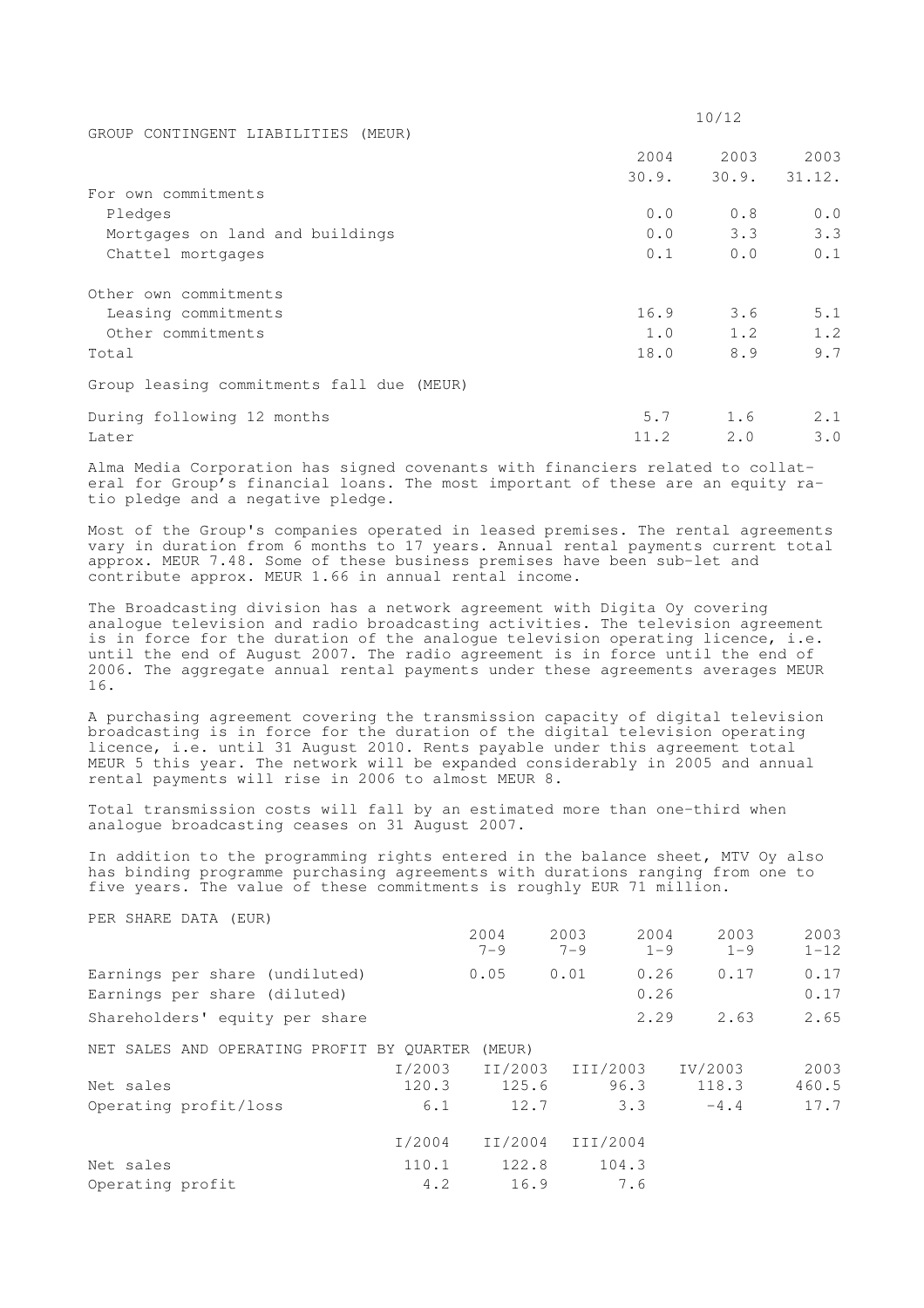|                                                      |                 |                               |                       |                       |                 | 11/12                                      |                 |
|------------------------------------------------------|-----------------|-------------------------------|-----------------------|-----------------------|-----------------|--------------------------------------------|-----------------|
| NET SALES BY DIVISION (MEUR) BY QUARTER              | 2003<br>$1 - 3$ | 2003<br>$4 - 6$               | 2003                  | 2003<br>$7 - 9$ 10-12 | 2004<br>$1 - 3$ | 2004<br>$4 - 6$                            | 2004<br>$7 - 9$ |
| Alpress                                              | 50.0            | 51.6                          | 47.7                  | 51.0                  | 50.2            | 54.5                                       | 50.7            |
| Broadcasting                                         | 44.8            | 46.6                          | 35.4                  | 51.3                  | 46.3            | 53.5                                       | 40.4            |
| Business Information Group                           | 11.6            | 12.2                          | 9.6                   | 13.0                  | 12.0            | 12.4                                       | 10.6            |
| Media Services                                       | 17.9            | 18.3                          | 6.0                   | 6.2                   | 4.8             | 5.6                                        | 5.2             |
| Parent company                                       | 3.3             | 3.4                           | 3.4                   | 3.5                   | 3.4             | 3.4                                        | 3.5             |
| Intragroup net sales                                 | $-7.3$          |                               | $-6.4 - 5.8$          | $-6.7$                | $-6.6$          | $-6.6$                                     | $-6.1$          |
| Total                                                |                 | 120.3 125.6                   |                       |                       |                 | 96.3 118.3 110.1 122.8 104.3               |                 |
| OPERATING PROFIT/LOSS BY DIVISION (MEUR) BY QUARTER  |                 |                               |                       |                       |                 |                                            |                 |
|                                                      | 2003            | 2003                          | 2003                  | 2003                  | 2004            | 2004                                       | 2004            |
|                                                      | $1 - 3$         | $4 - 6$                       |                       | $7 - 9$ 10-12         | $1 - 3$         | $4 - 6$                                    | $7 - 9$         |
| Alpress                                              | 6.8             | 7.7                           | 7.8                   | 7.7                   | 6.3             | 8.2                                        | 8.3             |
| Broadcasting                                         | 0.0             | 3.4                           | $-3.3$                | 5.8                   | $-1.8$          | 8.7                                        | 0.1             |
| Business Information Group                           | 0.5             | 1.8                           | 0.2                   | 1.8                   | 1.1             | 1.9                                        | 1.0             |
| Media Services                                       | $-0.8$          | $-0.3$                        | $-1.4$                | $-3.1$                | $-1.1$          | $-1.0$                                     | $-0.1$          |
| Parent company                                       | $-0.5$          |                               | $-0.6 - 0.2$          | $-1.3$                | $-0.7$          | $-1.0$                                     | $-2.0$          |
| Group entries                                        | 0.1             |                               | $0.7 \t 0.2 \t -15.3$ |                       | 0.4             | 0.1                                        | 0.3             |
| Total                                                | 6.1             | 12.7                          | 3.3                   | $-4.4$                | 4.2             | 16.9                                       | 7.6             |
| ALMA MEDIA GROUP, KEY FIGURES<br>(MEUR)              |                 |                               |                       |                       |                 |                                            |                 |
|                                                      | 2003            | 2003                          | 2003                  | 2003                  | 2004            | 2004                                       | 2004            |
|                                                      | $1 - 3$         | $4 - 6$                       |                       | $7 - 9$ 10-12         | $1 - 3$         | $4 - 6$                                    | $7 - 9$         |
| Net sales                                            |                 | 120.3 125.6                   |                       |                       |                 | 96.3 118.3 110.1 122.8 104.3               |                 |
| Operating profit/loss                                | 6.1             | 12.7                          | 3.3                   | $-4.4$                | 4.2             | 16.9                                       | 7.6             |
| Operating profit/loss as % of<br>net sales           | 5.1             | 10.1                          | 3.4                   | $-3.7$                | 3.8             | 13.8                                       | 7.3             |
| Impact of associated companies                       |                 |                               |                       |                       |                 |                                            |                 |
| on operating profit<br>Profit/loss before extraordi- | $-1.0$          | $-0.7$                        |                       | $-2.9 -17.4$          | $-3.0$          | $-1.3$                                     | $-1.5$          |
| nary items                                           | 4.7             | 11.7                          | 2.3                   | $-4.7$                | 3.4             | 16.2                                       | 6.8             |
| Balance sheet total                                  |                 |                               |                       |                       |                 | 411.2 388.4 365.1 355.2 349.1 325.4 317.4  |                 |
| Gross capital expenditure                            | 4.7             | 5.0                           | 4.6                   | 6.7                   | 3.3             | 3.2                                        | 2.3             |
| Gross capital expenditure as %                       |                 |                               |                       |                       |                 |                                            |                 |
| of net sales                                         | 3.9             | 4.0                           | 4.8                   | 5.7                   | 3.0             | 2.6                                        | 2.2             |
| Equity ratio, %                                      | 74.7            | 60.2                          | 57.6                  | 50.7                  | 79.6            | 42.0 46.4 48.5 49.0 40.6 46.9 48.8<br>52.6 | 53.6            |
| Gearing, %<br>Net financial expenses                 | 1.4             | 1.0                           | 1.0                   | 0.3                   | 0.8             | 0.7                                        | 0.8             |
| Net financial expenses as % of                       |                 |                               |                       |                       |                 |                                            |                 |
| net sales                                            | 1.2             | 0.8                           | 1.0                   | 0.3                   | 0.7             | 0.6                                        | 0.8             |
| Interest-bearing net debt                            |                 | 119.0 100.1                   | 95.2                  |                       | 84.7 103.2      | 74.0                                       | 77.3            |
| Interest-bearing liabilities                         |                 | 141.4 121.3 113.3 108.8 120.7 |                       |                       |                 | 94.6                                       | 90.6            |
| Interest-free liabilities                            | 105.9           | 96.0                          | 82.4                  | 76.8                  | 96.4            | 87.7                                       | 80.1            |
| Average number of employees                          |                 |                               |                       |                       |                 | 3 744 3 858 3 482 3 356 3 409 3 391 3 457  |                 |
| Average number of employees                          |                 |                               |                       |                       |                 |                                            |                 |
| calculated as full-time person-<br>nel               |                 |                               |                       |                       |                 | 2 986 3 075 2 747 2 635 2 662 2 696 2 749  |                 |
| Cash flow from operating ac-                         |                 |                               |                       |                       |                 |                                            |                 |
| tivities/share, EUR                                  | 0.30            |                               | $0.34 - 0.04$         |                       | $0.27$ 0.28     |                                            | $0.46 - 0.05$   |
| Shareholder's equity/share, EUR                      | 2.53            |                               | $2.64$ 2.63           | 2.65                  | 2.06            | 2.23                                       | 2.29            |
| Earnings/share, EUR (undiluted)                      | 0.04            | 0.12                          | 0.01                  | 0.00                  | 0.03            | 0.18                                       | 0.05            |
| Market capitalization                                |                 |                               |                       |                       |                 | 275.3 387.6 428.9 442.6 476.4 445.9 505.5  |                 |

The figures in this interim report are unaudited.

Alma Media publishes its report for the full year on 12 February 2005.